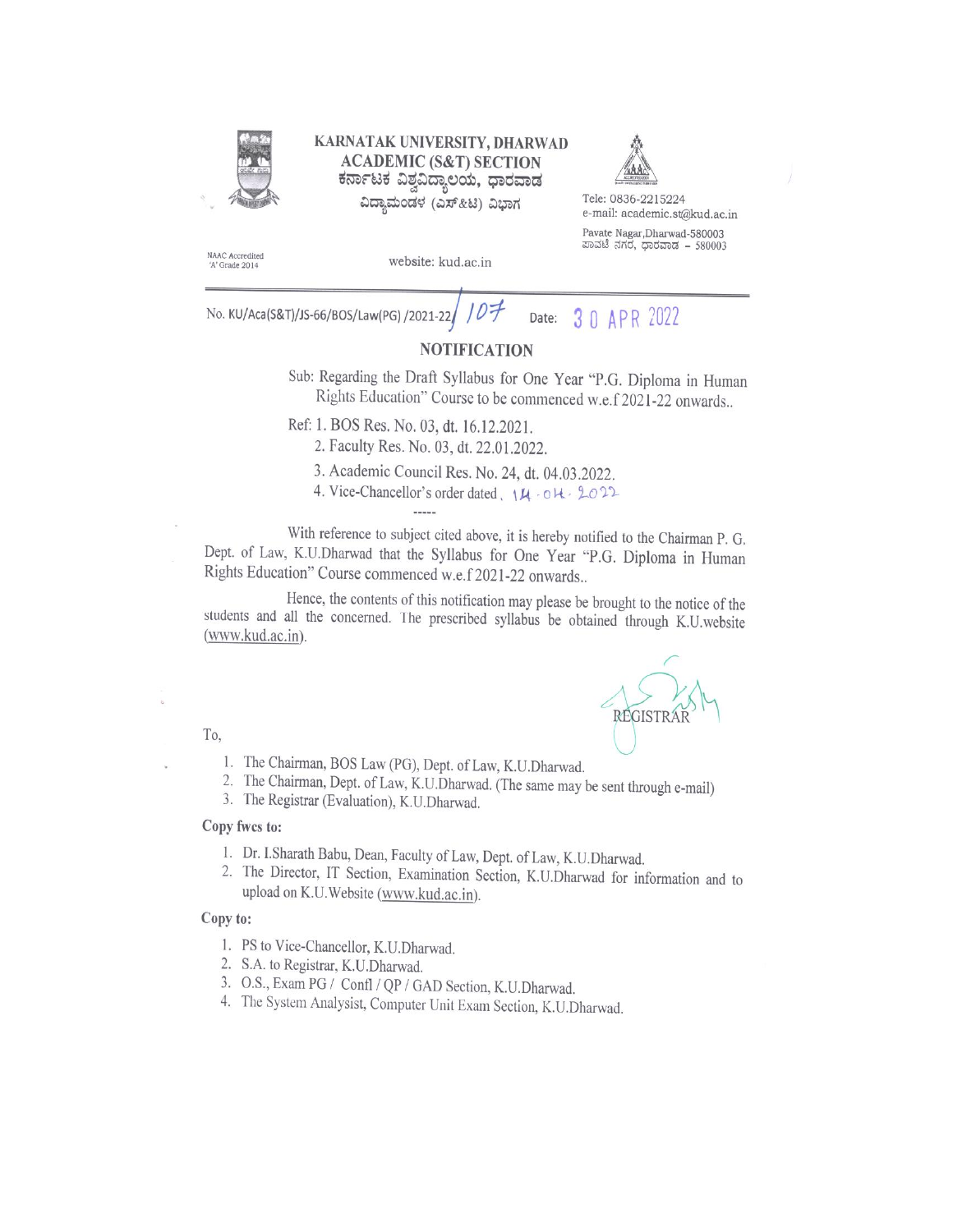Regulations Governing

One Year Post-Graduate Diploma Programme

in

Human Rights Education

*2021-22 onwards*

(Framed under Section 44(1) (c) of KSU Act, 2000)

# **(SELF –FINANCE MODE)**

Post-Graduate Department of Studies in Law Karnatak University, Dharwad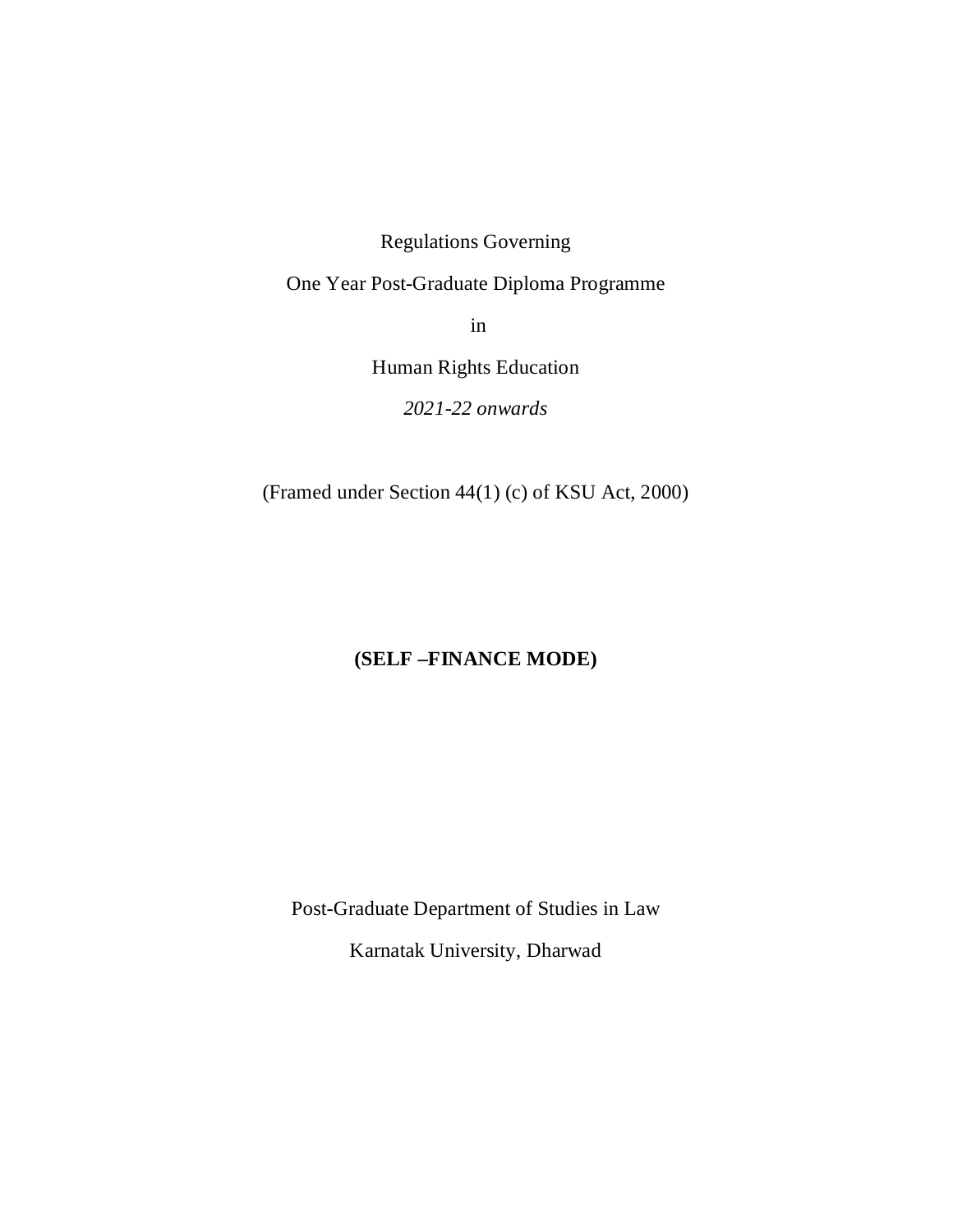# **Post-Graduate Diploma in Human Rights Education**

# **Objectives**

Human Rights in the Context of present developing notions around the world and more prominently in the background of globalised culture-must be viewed as precious and valuabe. The situation of exploitation of poor and weak is viewed as common in day to day affairs of the global order. In this background a study of human rights within certain parameters is crucial to ensure a minimum human dignity for every individual.

#### **Course Duration**:

The total duration of the course shall be one year consisting of Two Semesters

#### **Total Intake of the Course**:

The total Number of students to be admitted to the Course shall be: 20

#### **Eligibility for Admission:**

Any graduate with 3 Years Degree in any discipline is eligible for the Admission to the Course and the requirement of minimum percentage of marks as prescribed by the University from time to time.

#### **The Course Contents**

The content of the course shall be as follows:

- 1. Theory papers: There shall be 04 theory papers of 100 marks each.
- 2. Dissertation + Viva-vice : 200 Marks

#### **Fee Structure of the course:**

As prescribed by the University from time to time.

#### **Attendance:**

Overall minimum requirement of 75% shall be mandate requirement of the total number of hours of classes engaged.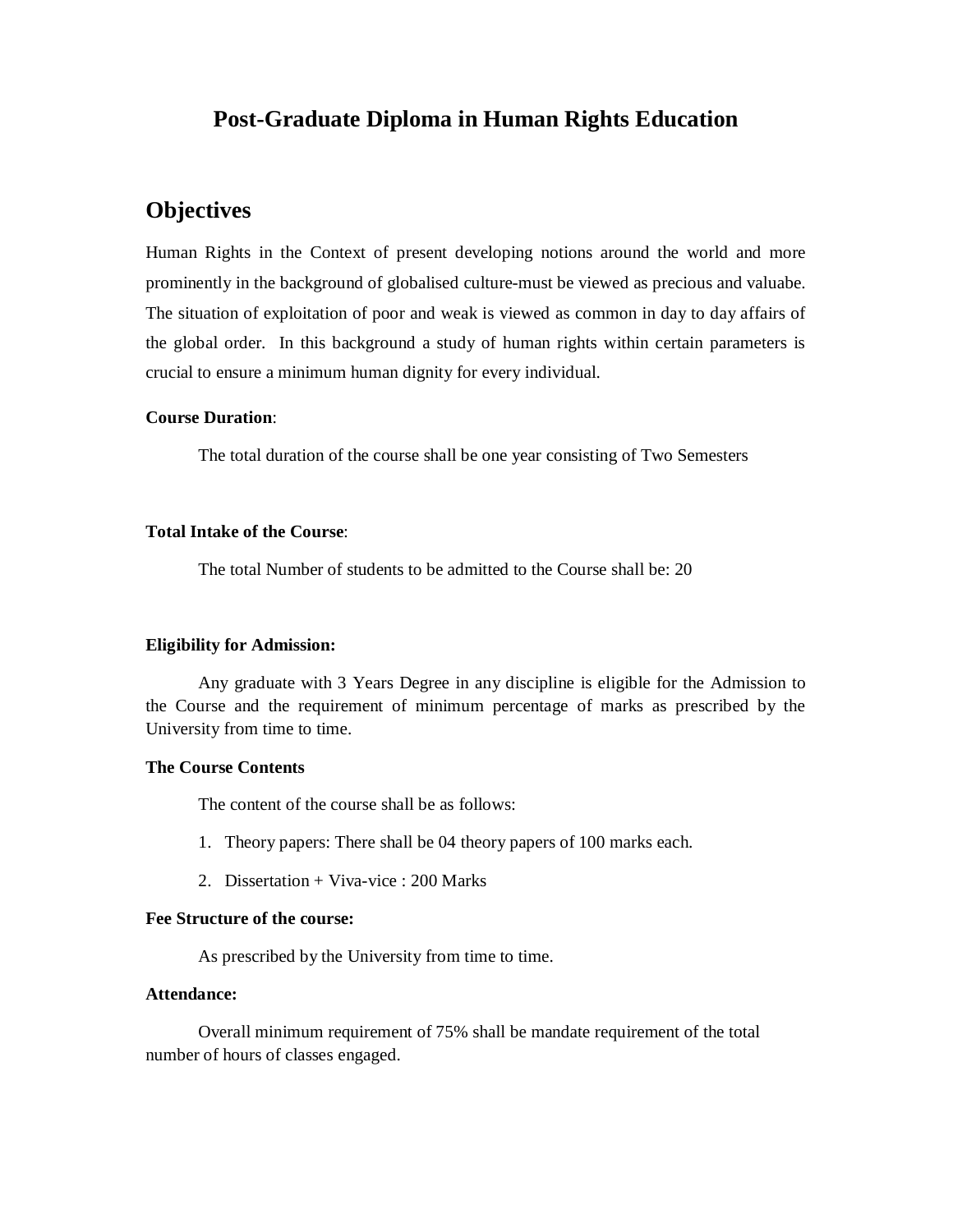# **COURSE STRUCTURE**

# **I Semester**

| Paper No. | <b>Title of the Paper</b>                                        | <b>Max.Marks</b> |
|-----------|------------------------------------------------------------------|------------------|
| Paper-I   | Historical Evolution and Conceptual Framework of<br>Human Rights | 100              |
| Paper-II  | International Human Rights Movement and the Norms                | 100              |
| Paper-III | Human Rights – Indian Approach                                   | 100              |
|           | <b>II</b> Semester                                               |                  |
| Paper-IV  | Human Rights in Relation to Special Categories                   | 100              |
| Paper-V   | Dissertation-Viva-voce                                           | 200              |
|           | <b>Total Marks</b>                                               | 600              |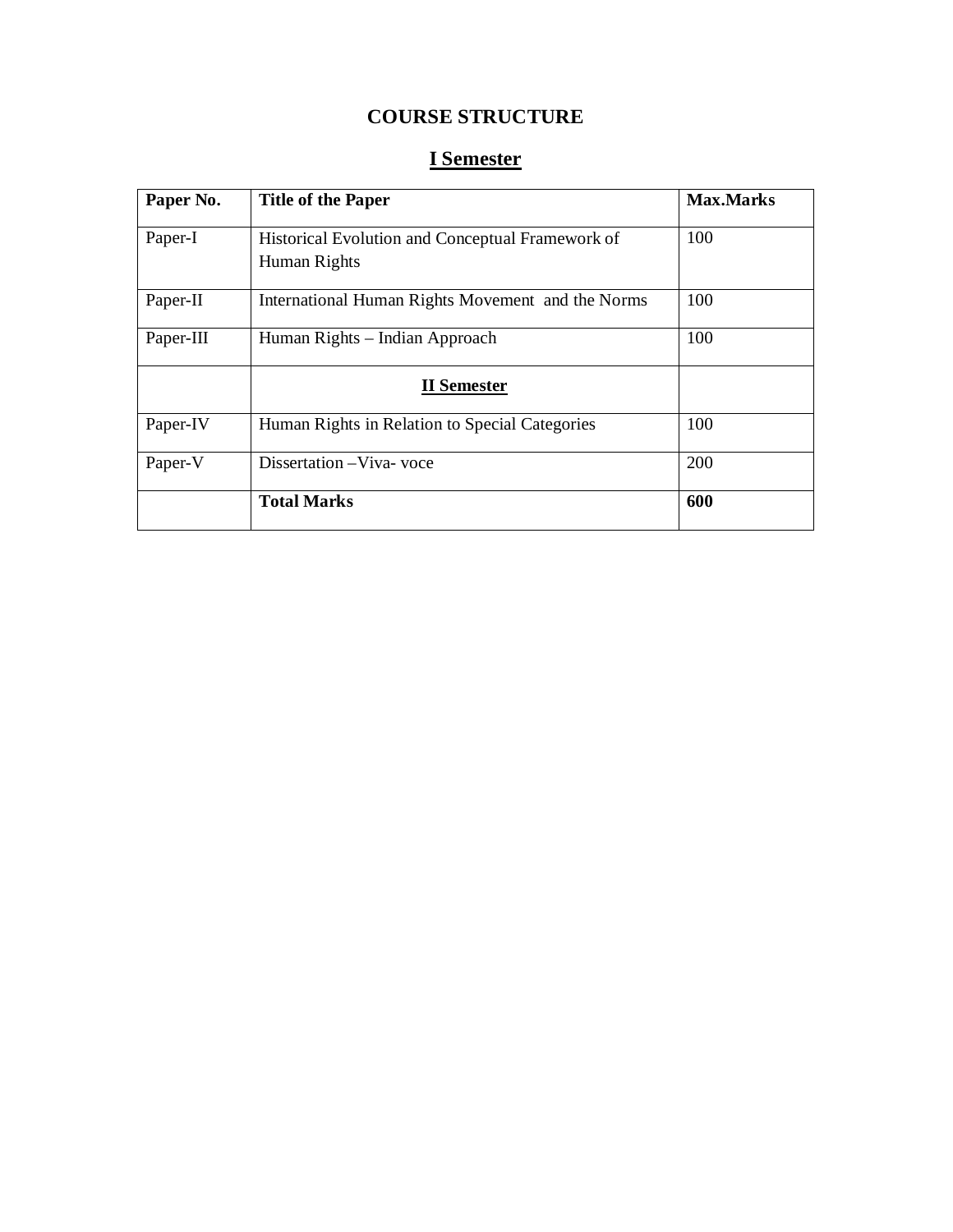## **Paper –I**

## **Historical Evolution and Conceptual Framework of Human Rights**

- 1. Classification of Rights
- 2. Human Rights Movement Magna Carts, French Declaration, American bill of Rights
- 3. Rights and Duties- Classification
- 4. Concept of Welfare Dimensions
- 5. Welfare State- Non-Welfare State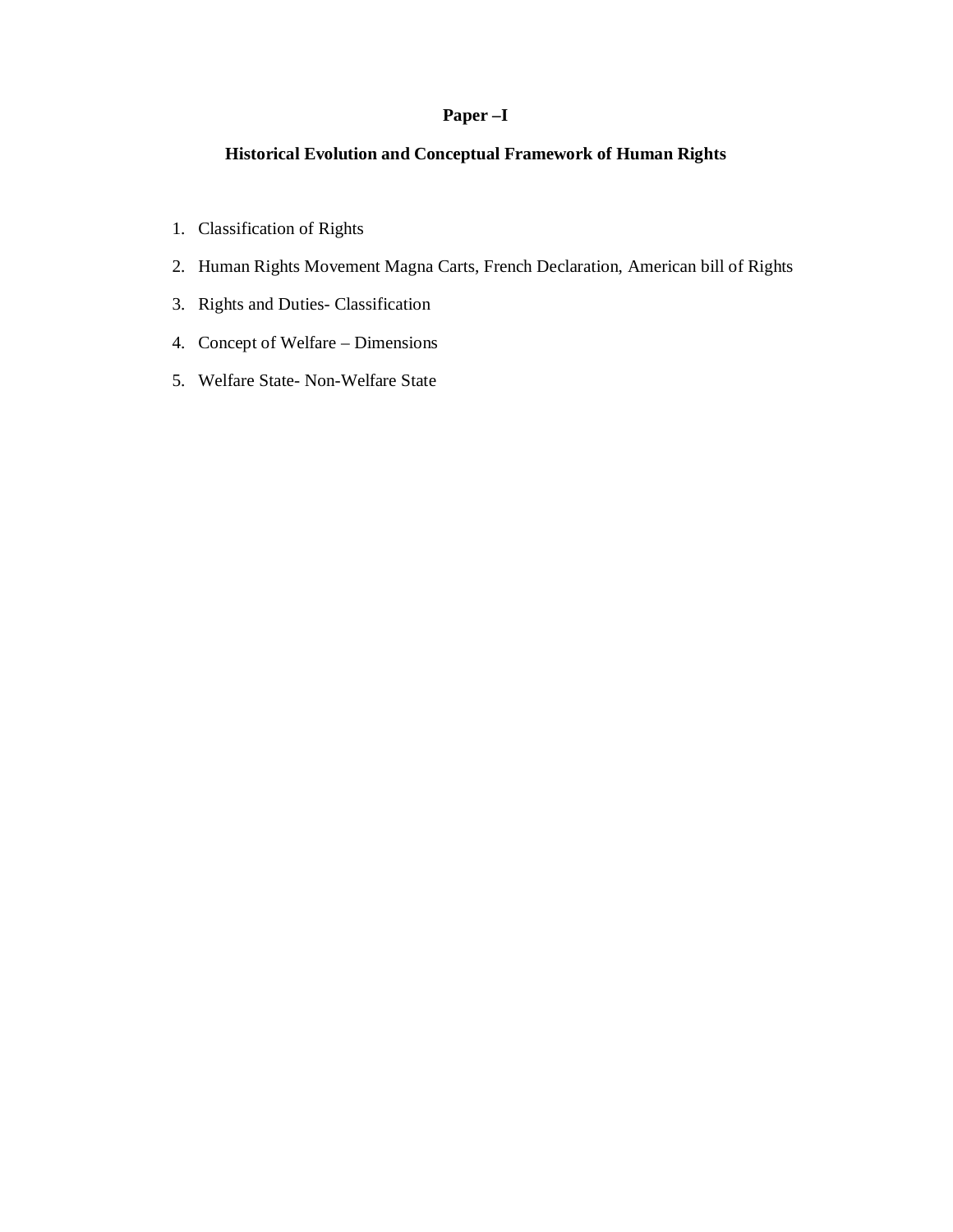#### **Paper-II**

### **International Human Rights Movement and the Norms**

- 1. Universal Declaration of Human Rights
- 2. International Covenant on Civil and Political Rights, 1966
- 3. International Covenant on Economic, Social and Cultural Rights.
- 4. Committee on Economic, Social and Cultural Rights.
- 5. Implementation of Human Rights through Charter based Organisations.
	- (i) General Assembly
	- (ii) Economic and Social Council
	- (iii) Commission on Human Rights
	- (iv) Su-commission for Protection and Promotion of Human Rights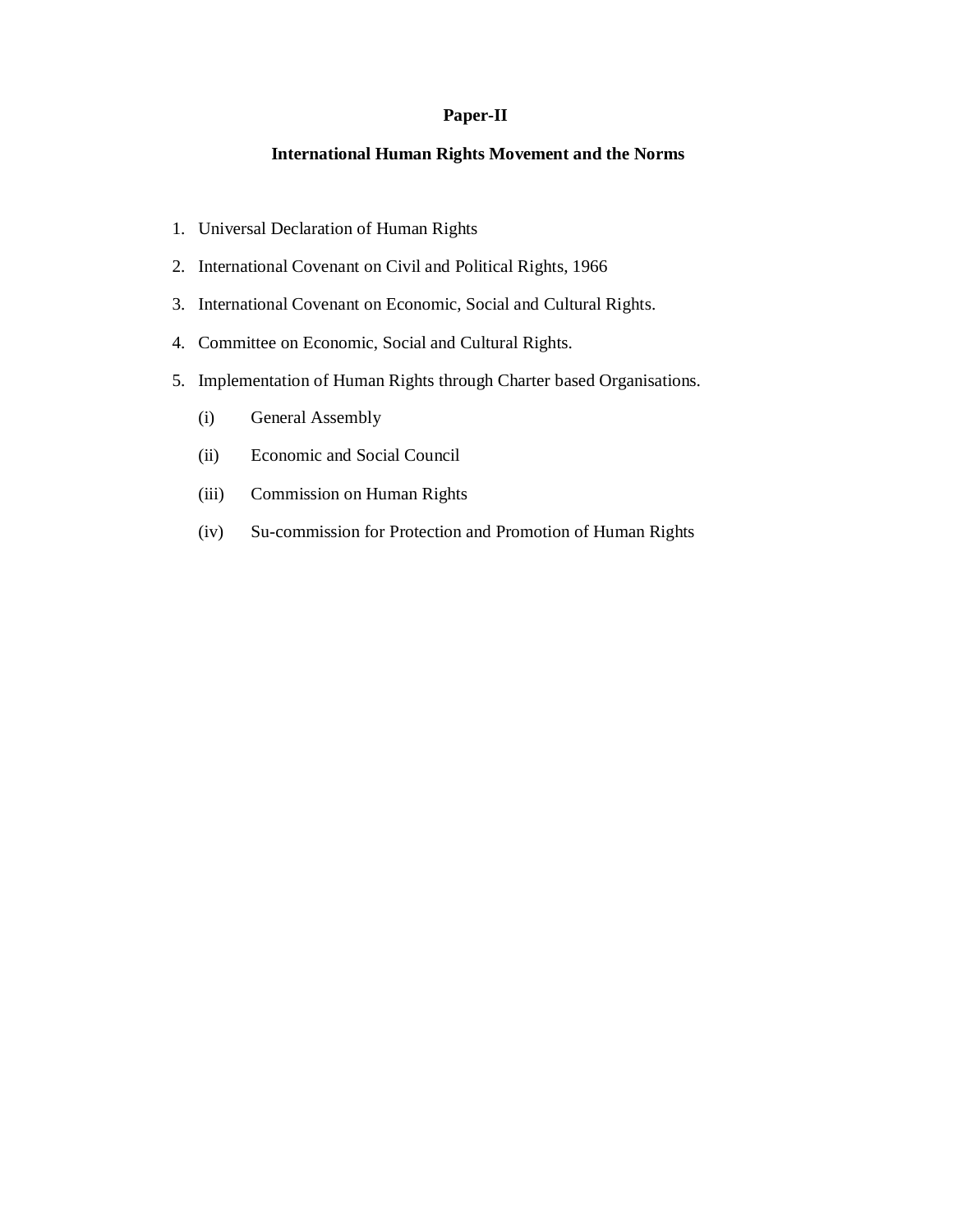#### **Paper-III**

## **Human Rights – Indian Approach**

- 1. Historical Development of Human Rights in India
- 2. Constitutional Recognition of Human Rights
	- (a) Fundamental Rights
	- (b) Directive Principles of State Policy
- 3. Enforcement of Human Rights
	- (1) Role of Judiciary
	- (2) Role of Commissions
		- (a) National Human Rights Commission of India (NHRC)
		- (b) State Human Rights Commission (SHRC)
		- (c) Human Rights Courts.
- 4. Role of NGOs in the Protection of Human Rights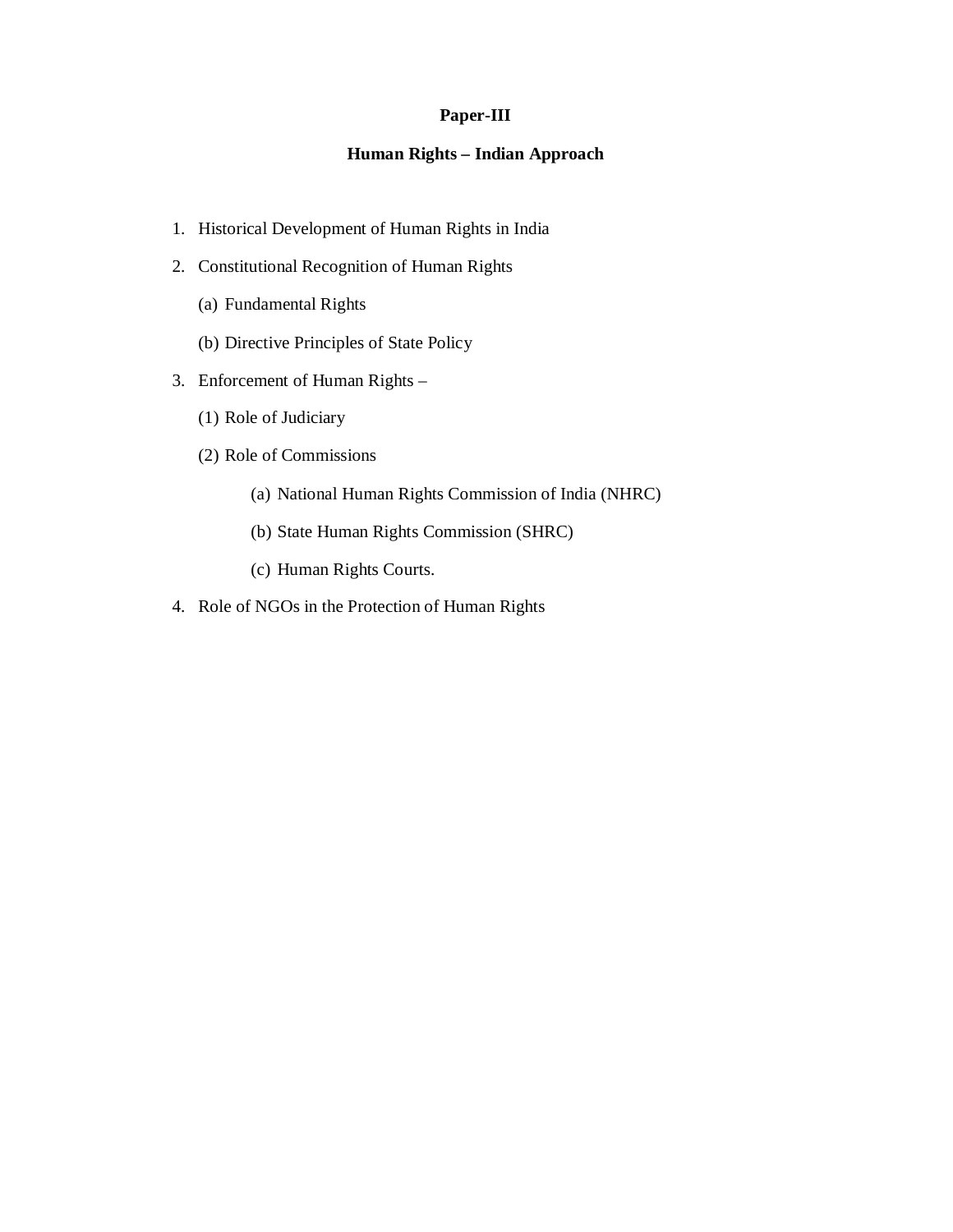## **Paper-IV**

## **Human Rights in Relation to Special Categories**

- 1. Women
- 2. Children
- 3. Persons with Disabilities
- 4. Rights of Indigenous People
- 5. Rights of Refugees
- 6. Right to Clean Environment
- 7. Minorities
- 8. Rights of Aged